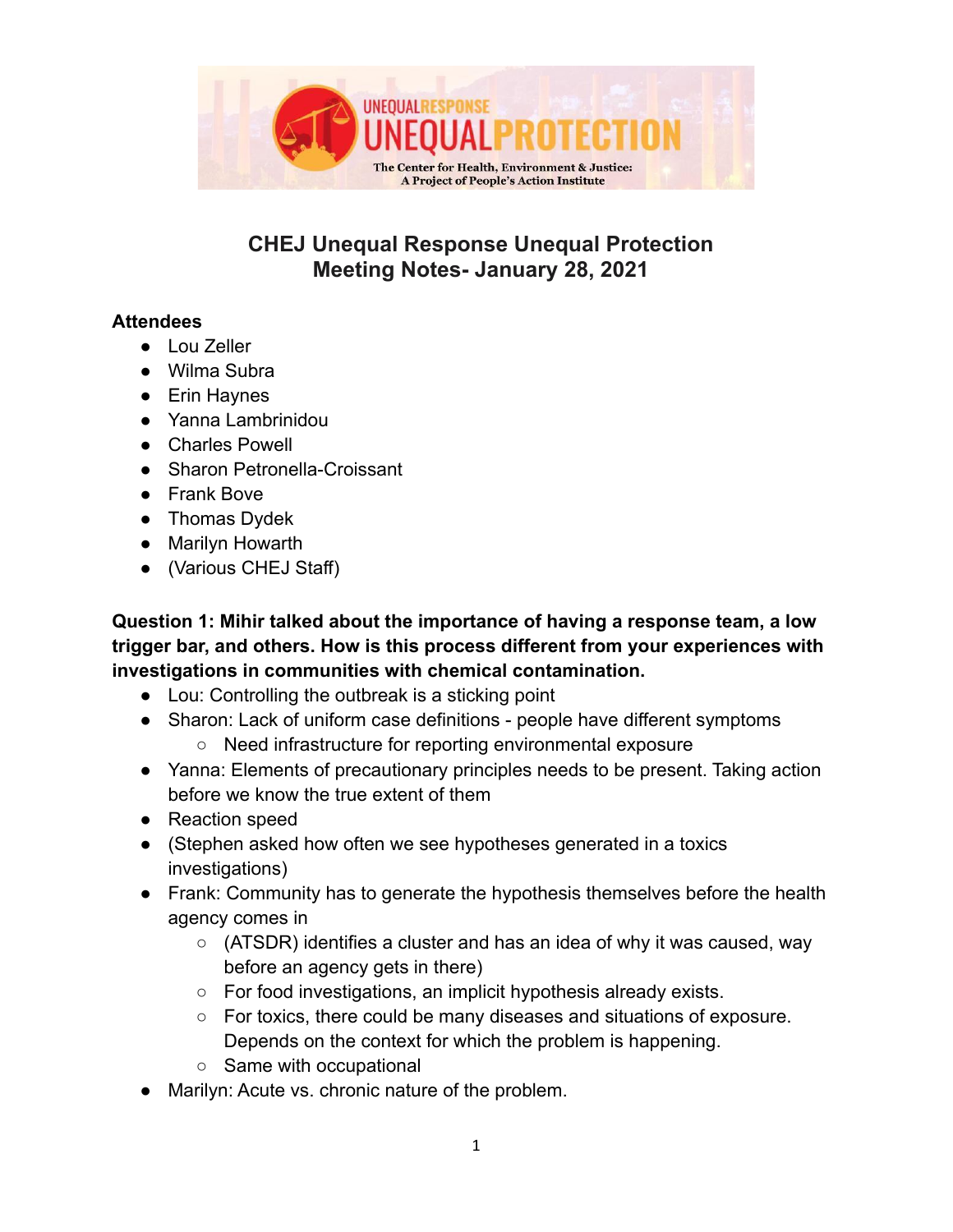- $\circ$  There is a disease investigation group that exists in the CDC for environmental problems, but it is geared towards long-term exposure.
- Diversity of outcomes and impacts on people
- No confirmatory test for environmentally-associated health problems
- $\bullet$  Erin: People go to physicians for diagnosis  $\rightarrow$  change. Doctors cannot diagnose these types of problems with a swab.
	- Might need specialty tests and labs
	- Environmental problems don't have one bacteria, but many unique chemical compounds occurring over time
- (Mihir asked whether it's possible to build that infrastructure or if it's too complicated or specialized)
- Erin: Depends on technology. Would require us to improve the speed to which we get results. We'd also need funding for this
	- Could we send samples directly to CDC?
- (Stephen reiterated the importance of funding for testing and a structure for testing people. Family doctors don't have the resources to address this.)
- Sharon: Many doctors don't have experience with environmental assessment or what to test for
	- They're not thinking of environmental issues in the context of public health
	- We can't just look for extreme cases. People aren't going to the emergency room for asthma
	- We need a reporting system for communicating environmental exposure. Would allow people to report these less extreme methods of seeking treatment. This could work when there is a large environmental event
- Wilma: Monitor industry reports for accidents and repetition of particular toxins over time
- Marilyn: Surveillance to detect sources, not just health
- Lou: Need group of doctors who are knowledgeable about the connection to be part of entity
- (Stephen said that the CDC has a team for other environmental disasters and asked which professionals should be part of the response team)
- Wilma: Consider biomonitoring once/before exposure is detected
- Charles: Agency tries to put the burden to prove exposure & cause and effect on the community
	- Community needs to be heard and community concerns taken seriously.
	- Contamination identified by community and given to physicians. CDC didn't learn about issues until it was conveyed to them by nurses.
- Yanna: We routinely dismiss community expertise.
	- Social scientists need to consider power balances and strive to elevate community voices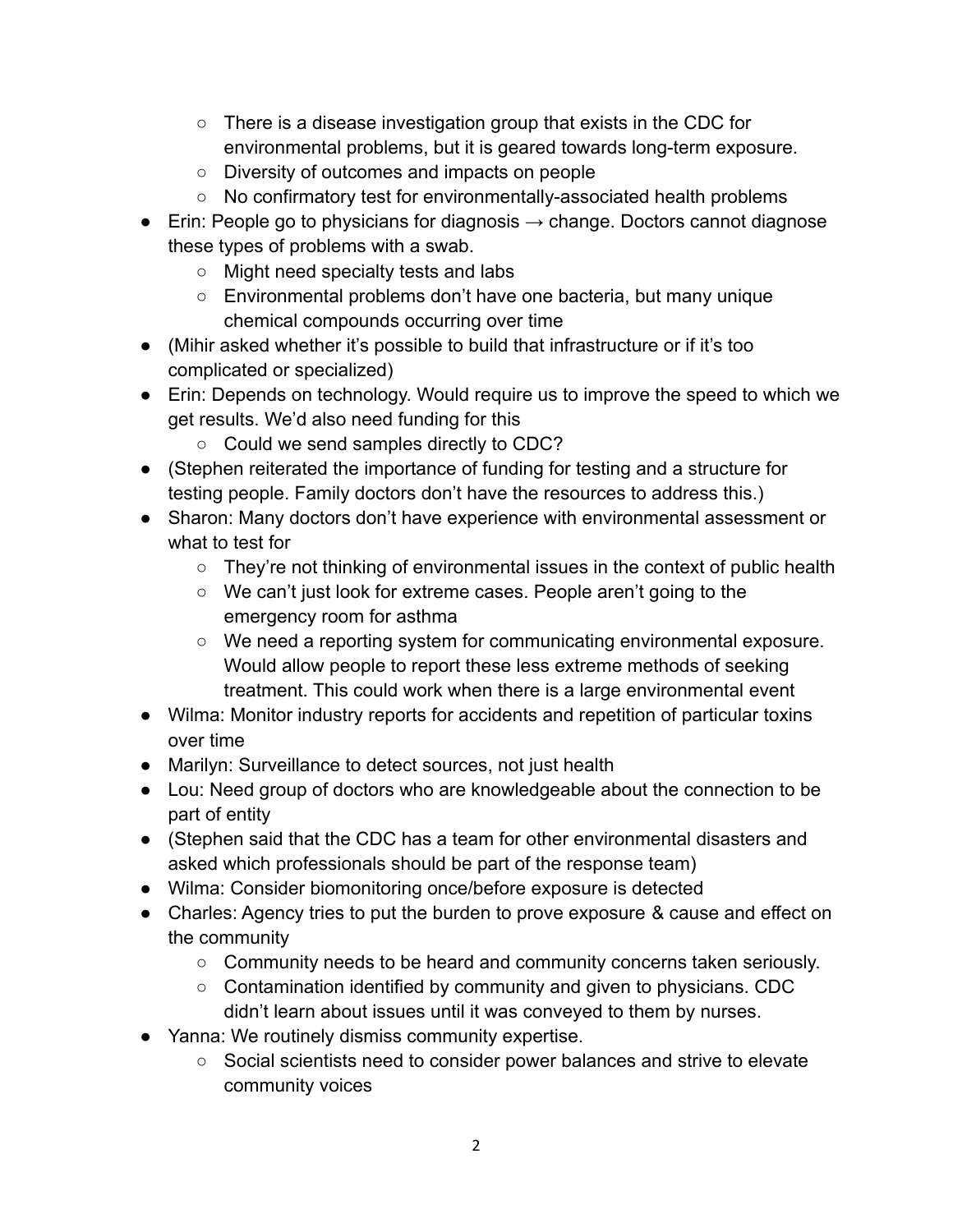- Frank: This is why investigations aren't working.
	- When there's a catastrophic accident, there is an emergency response group
	- ATSDR has one
	- The challenge is situations where there's a number of possible exposure scenarios and associated health impacts. No team for that.
- Teresa: Missing from CDC protocol: Once it's determined that there's a problem, what happens next? So what? Often, nothing ever comes from initial first step.
- Erin: There needs to be follow up. CDC's goal is to determine "the outbreak is over"
- (Stephen says that even if you can't solve the problem completely, there are steps that can be taken, such as outreach).
- Frank: During an investigation, goal should be to shut down pollution sources even if there is no direct link to health impacts
- (from chat) Diana Rohlman: Who owns and has access to the data? How can the data be used? How and what data sources do you use to focus your investigation? The community often knows where to look, but what existing data is there to help drive the investigation?

### **Question 2: What elements from the foodborne-illnesses case study do we want to see in a new model? What tools would be helpful?**

- Marilyn: We need a central place where science is being done that is readily accessible and affordable to communities
- (Stephen stated how health investigations are currently triggered by outraged community)
- Frank: Health agency just does a cluster-analysis and says the result isn't statistically significant
	- Instead, professionals should enter communities and collaborate with residents directly: understand their work, environment, life to identify pollution sources and occupational hazards
- Lou: Wishes he was able to get water/air tested for other potentially related compounds
	- Need more data- negative data is as useful as positive data
- Frank: Reiterated the importance of having focus for testing using community knowledge
- Marilyn: No proactive surveillance of legacy sites that would have created environmental hazards during use
	- Automatic testing could significantly reduce community exposure
	- Could be expensive but essential for precautionary approach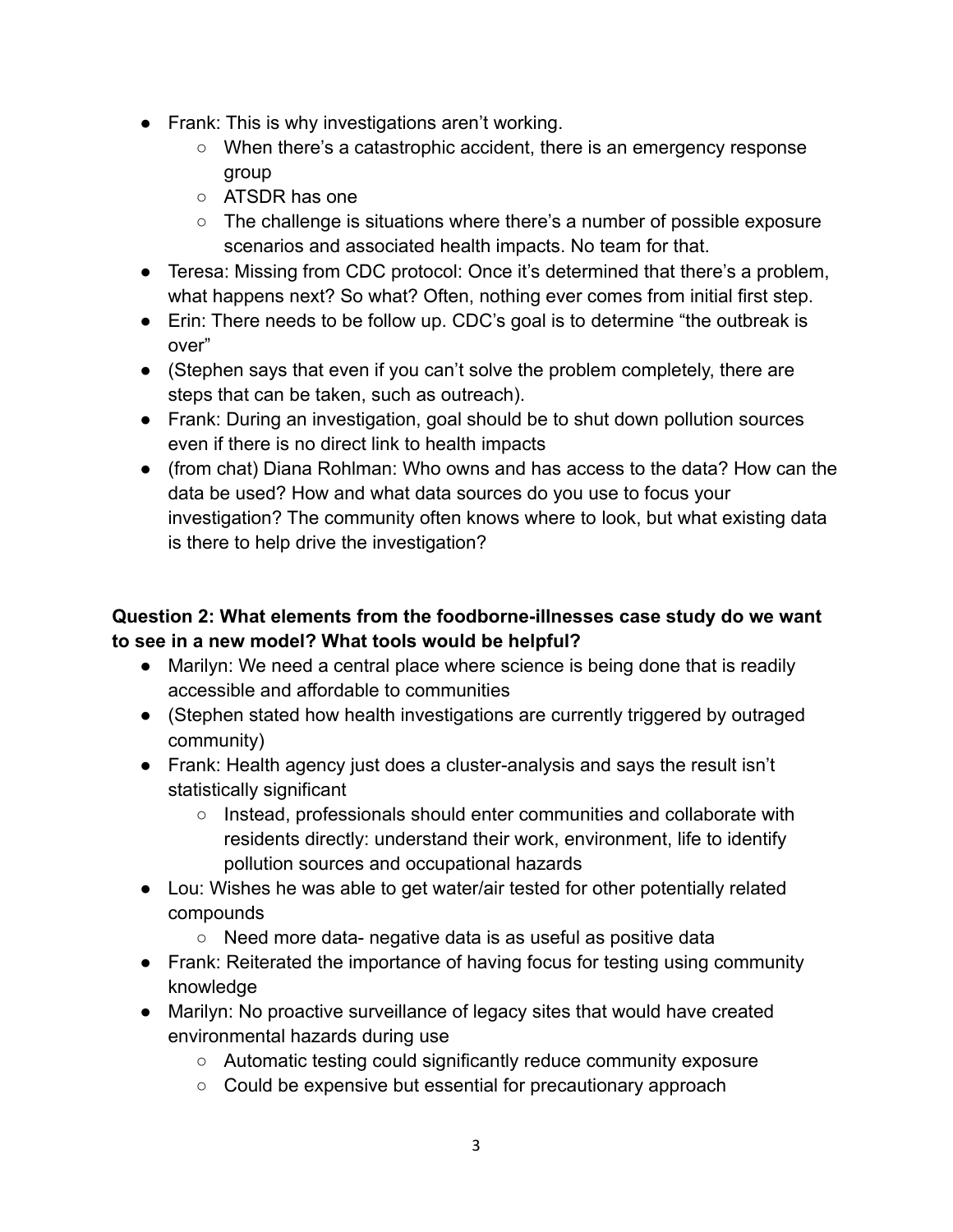- Implement proactive testing into regulation
- Sharon: Implement citizen science to expedite data collection.
	- Used for disasters sometimes.
	- This will foster community participation
	- Will require developing appropriate technology.
- Yanna: Funding for investigations needs to come through CDC
	- Citizen science and community science what are the histories and differences? This is an important discussion for later.
- Teresa: Warns community groups to be careful of what they ask for.
	- Citizens will have problems with testing methodology and the way it's presented
	- We need citizen science but it must be legitimate science
- Frank: Agency arbitrarily decides conditions of investigation.
	- There are many implicit hypotheses that are "a black box to the community"
	- Scientists and residents should develop a hypothesis together that implements community concerns. Example: use a questionnaire
	- It's too easy for anyone to quickly think up a bad hypothesis, not find anything, and leave
- Lou: Diversity in who's developing hypotheses
- Marilyn: Community questions may not be the same as what science can reveal. Design investigations based on what communities care about
- (Stephen and Teresa emphasized this point and how it has been a focal point of our community meetings)

### **Question 3: What do you see as the role of the community in the investigation?**

- Yanna: Community must define the problem, the questions to address, and what they envision as solution
- Frank: Needs to be a mechanism to allow agencies to implement expertise. Ie. Community assistance panel
- Marilyn: Engage community members to find out how they're interacting with the environment
	- Outsiders often make wrong assumptions about how people are being exposed. Only community can know that
- Wilma: Consider what's being brought in externally. Example: Workers may bring occupational hazards home and impact surrounding people.
- Charles: Meet with the community to identify sources.
	- ATSDR assumes problem without taking close examination of the actual community
	- Can be done by understanding people's lived experiences